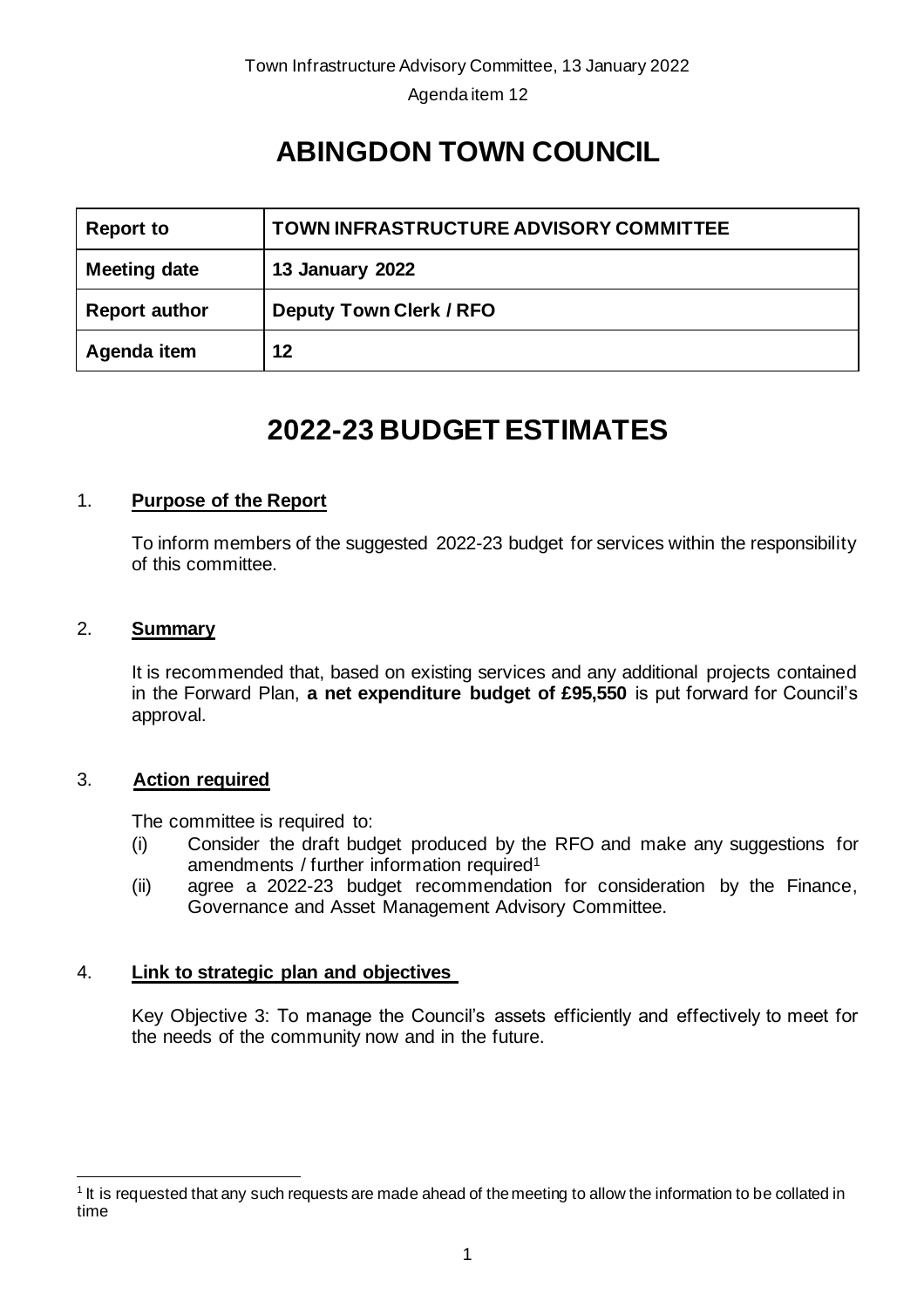#### Agenda item 12

#### 5. **Background**

The corporate governance review led to a revised committee structure from 1 September 2021. As this was mid-way through a financial year, the 2021-22 budgets were set based on the previous committee structure. In prior years, the budget setting process would include considering projected year-end figures for existing services which each committee was responsible for. These figures are available to members via SharePoint but have not been included in this open report as, due to the significant changes in terms of reference for each committee, they do not in some cases compare like with like and so could be misinterpreted.

The suggested budget has been set based on a new coding structure ("chart of accounts"). All current year budgets across the council have been mapped to a new cost centre and account code, ensuring that the council's proposed 2022-23 budgets include all relevant costs and income streams. This information is available on SharePoint should any member wish to review.

The coding structure was reported to this committee at the last meeting (18 November 2021, agenda item 7).

#### 6. **Key information and options**

**Appendix A** provides a breakdown of the proposed budget. The key assumptions made are:

- Existing services to continue
- Projects contained in the Forward Plan are included
- Where applicable inflation of 2.9% (as per September 2021 CPI2)

A significant change to the 2022-23 budgets is that all staffing costs are now included in the Finance, Governance and Asset Management Committee budgets. These costs will then be recharged out to the relevant cost centre (and committee). Prior to the start of the financial year, work shall be completed to allocate a share of the pay costs across the services of the council. This work is not required for the purposes of budget and precept setting and due to time constraints has not been completed yet.

#### 7. **Climate change/green implications**

None.

### 8. **Financial/budget implications**

The recommendation from this committee shall have an impact on the precept agreed by Council.

<sup>&</sup>lt;sup>2</sup> Using the CPI value as of September 2021 is standard practice but it is acknowledged that inflation is currently higher than this. It is suggested that any shortfall which may occur across the Council's costs should be covered by use of the general fund rather than added pressure to the precept and resulting council tax